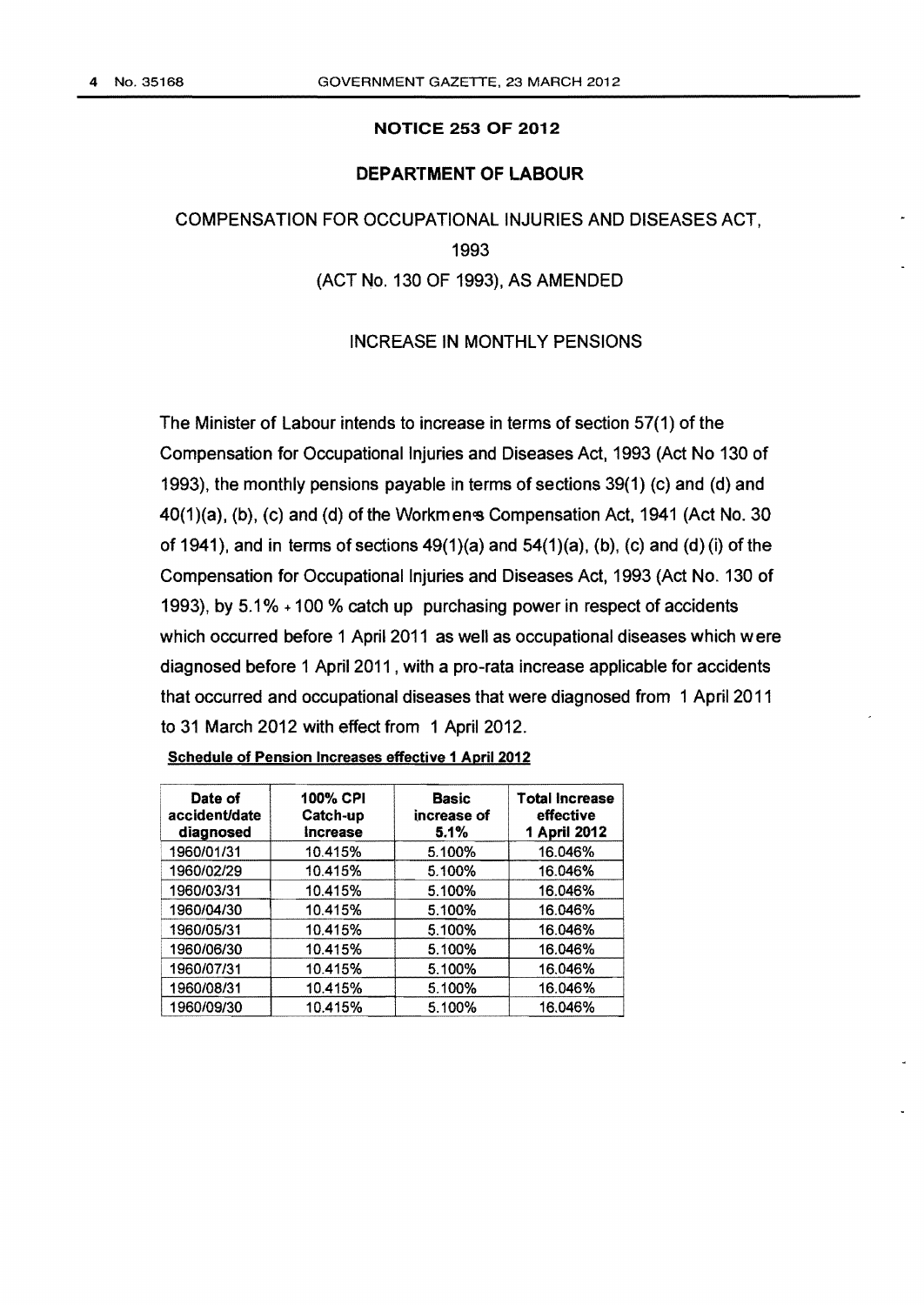|  | No. 35168 | 5 |
|--|-----------|---|
|--|-----------|---|

| 1960/10/31               | 10.415%            | 5.100%           | 16.046%            |
|--------------------------|--------------------|------------------|--------------------|
| 1960/11/30               | 10.415%            | 5.100%           | 16.046%            |
| 1960/12/31               | 10.415%            | 5.100%           | 16.046%            |
| 1961/01/31               | 10.415%            | 5.100%           | 16.046%            |
| 1961/02/28               | 10.415%            | 5.100%           | 16.046%            |
| 1961/03/31               | 10.415%            | 5.100%           | 16.046%            |
| 1961/04/30               | 10.415%            | 5.100%           | 16.046%            |
| 1961/05/31               | 10.415%            | 5.100%           | 16.046%            |
| 1961/06/30               | 10.415%            | 5.100%           | 16.046%            |
| 1961/07/31               | 10.415%            | 5.100%           | 16.046%            |
| 1961/08/31               | 10.415%            | 5.100%           | 16.046%            |
| 1961/09/30               | 10.415%            | 5.100%           | 16.046%            |
| 1961/10/31               | 10.415%            | 5.100%           | 16.046%            |
| 1961/11/30               | 10.415%            | 5.100%           | 16.046%            |
| 1961/12/31               | 10.415%            | 5.100%           | 16.046%            |
| 1962/01/31               | 10.415%            | 5.100%           | 16.046%            |
| 1962/02/28               | 10.415%            | 5.100%           | 16.046%            |
| 1962/03/31               | 10.415%            | 5.100%           | 16.046%            |
| 1962/04/30               | 10.415%            | 5.100%           | 16.046%            |
| 1962/05/31               | 10.408%            | 5.100%           | 16.039%            |
| 1962/06/30               | 10.408%            | 5.100%           | 16.039%            |
| 1962/07/31               | 10.408%            | 5.100%           | 16.039%            |
| 1962/08/31               | 10.408%            | 5.100%           | 16.039%            |
| 1962/09/30               | 10.408%            | 5.100%           | 16.039%            |
| 1962/10/31               | 10.408%            | 5.100%           | 16.039%            |
| 1962/11/30               | 10.408%            | 5.100%           | 16.039%            |
| 1962/12/31               | 10.408%            | 5.100%           | 16.039%            |
| 1963/01/31               | 10.408%            | 5.100%           | 16.039%            |
| 1963/02/28               | 10.408%            | 5.100%           | 16.039%            |
| 1963/03/31               | 10.408%            | 5.100%           | 16.039%            |
| 1963/04/30               | 10.408%            | 5.100%           | 16.039%            |
| 1963/05/31               | 10.408%            | 5.100%           | 16.039%            |
| 1963/06/30               | 10.408%            | 5.100%           | 16.039%            |
| 1963/07/31               | 10.408%            | 5.100%           | 16.039%            |
| 1963/08/31               | 10.408%            | 5.100%           | 16.039%            |
| 1963/09/30               | 10.408%            | 5.100%           | 16.039%            |
| 1963/10/31               | 10.408%            | 5.100%           | 16.039%            |
|                          | 10.408%            | 5.100%           | 16.039%            |
| 1963/11/30               |                    |                  |                    |
| 1963/12/31<br>1964/01/31 | 10.408%<br>10.408% | 5.100%<br>5.100% | 16.039%<br>16.039% |
| 1964/02/29               | 10.408%            | 5.100%           | 16.039%            |
|                          | 10.408%            |                  | 16.039%            |
| 1964/03/31               | 10.401%            | 5.100%<br>5.100% | 16.031%            |
| 1964/04/30               |                    |                  | 16.031%            |
| 1964/05/31               | 10.401%            | 5.100%           |                    |
| 1964/06/30               | 10.401%            | 5.100%           | 16.031%            |
| 1964/07/31               | 10.401%            | 5.100%           | 16.031%            |
| 1964/08/31               | 10.395%            | 5.100%           | 16.025%            |
| 1964/09/30               | 10.395%            | 5.100%           | 16.025%            |
| 1964/10/31               | 10.395%            | 5.100%           | 16.025%            |
| 1964/11/30               | 10.395%            | 5.100%           | 16.025%            |
| 1964/12/31               | 10.395%            | 5.100%           | 16.025%            |
| 1965/01/31               | 10.395%            | 5.100%           | 16.025%            |

 $\sim 10^{-1}$ 

 $\overline{a}$ 

 $\overline{\phantom{a}}$ 

 $\ddot{\phantom{a}}$ 

 $\sim$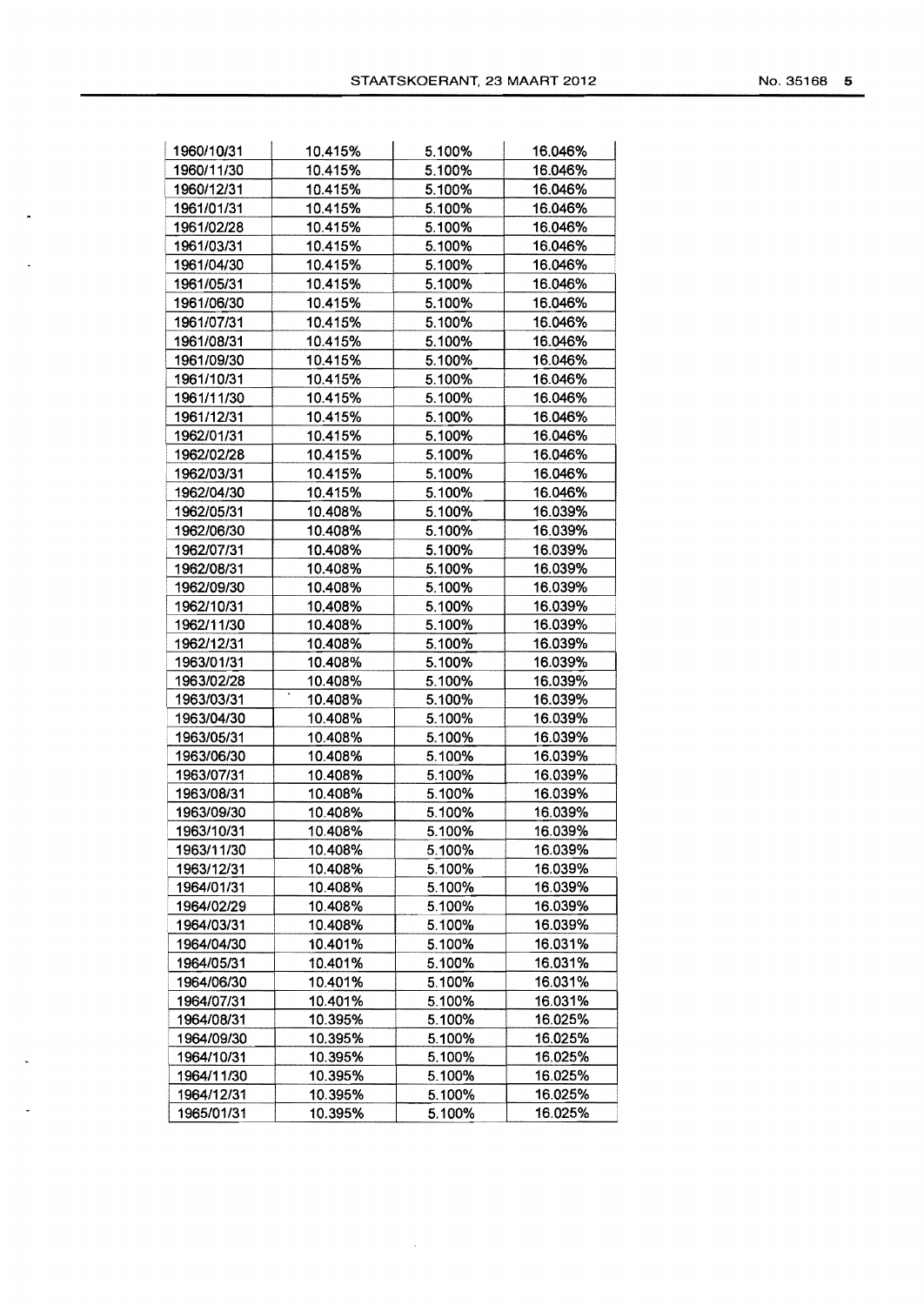| 1965/02/28 | 10.395% | 5.100% | 16.025% |
|------------|---------|--------|---------|
| 1965/03/31 | 10.395% | 5.100% | 16.025% |
| 1965/04/30 | 10.395% | 5.100% | 16.025% |
| 1965/05/31 | 10.395% | 5.100% | 16.025% |
| 1965/06/30 | 10.395% | 5.100% | 16.025% |
| 1965/07/31 | 10.395% | 5.100% | 16.025% |
| 1965/08/31 | 10.395% | 5.100% | 16.025% |
| 1965/09/30 | 10.395% | 5.100% | 16.025% |
| 1965/10/31 | 10.395% | 5.100% | 16.025% |
| 1965/11/30 | 10.395% | 5.100% | 16.025% |
| 1965/12/31 | 10.395% | 5.100% | 16.025% |
| 1966/01/31 | 10.395% | 5.100% | 16.025% |
| 1966/02/28 | 10.395% | 5.100% | 16.025% |
| 1966/03/31 | 10.387% | 5.100% | 16.017% |
| 1966/04/30 | 10.387% | 5.100% | 16.017% |
| 1966/05/31 | 10.387% | 5.100% | 16.017% |
| 1966/06/30 | 10.387% | 5.100% | 16.017% |
| 1966/07/31 | 10.387% | 5.100% | 16.017% |
| 1966/08/31 | 10.387% | 5.100% | 16.017% |
| 1966/09/30 | 10.380% | 5.100% | 16.009% |
| 1966/10/31 | 10.380% | 5.100% | 16.009% |
| 1966/11/30 | 10.380% | 5.100% | 16.009% |
| 1966/12/31 | 10.380% | 5.100% | 16.009% |
| 1967/01/31 | 10.380% | 5.100% | 16.009% |
| 1967/02/28 | 10.380% | 5.100% | 16.009% |
| 1967/03/31 | 10.380% | 5.100% | 16.009% |
|            |         |        |         |
| 1967/04/30 | 10.380% | 5.100% | 16.009% |
| 1967/05/31 | 10.380% | 5.100% | 16.009% |
| 1967/06/30 | 10.380% | 5.100% | 16.009% |
| 1967/07/31 | 10.380% | 5.100% | 16.009% |
| 1967/08/31 | 10.380% | 5.100% | 16.009% |
| 1967/09/30 | 10.380% | 5.100% | 16.009% |
| 1967/10/31 | 10.380% | 5.100% | 16.009% |
| 1967/11/30 | 10.380% | 5.100% | 16.009% |
| 1967/12/31 | 10.380% | 5.100% | 16.009% |
| 1968/01/31 | 10.380% | 5.100% | 16.009% |
| 1968/02/29 | 10.380% | 5.100% | 16.009% |
| 1968/03/31 | 10.380% | 5.100% | 16.009% |
| 1968/04/30 | 10.380% | 5.100% | 16.009% |
| 1968/05/31 | 10.380% | 5.100% | 16.009% |
| 1968/06/30 | 10.380% | 5.100% | 16.009% |
| 1968/07/31 | 10.374% | 5.100% | 16.003% |
| 1968/08/31 | 10.374% | 5.100% | 16.003% |
| 1968/09/30 | 10.374% | 5.100% | 16.003% |
| 1968/10/31 | 10.374% | 5.100% | 16.003% |
| 1968/11/30 | 10.374% | 5.100% | 16.003% |
| 1968/12/31 | 10.374% | 5.100% | 16.003% |
| 1969/01/31 | 10.374% | 5.100% | 16.003% |
| 1969/02/28 | 10.374% | 5.100% | 16.003% |
| 1969/03/31 | 10.366% | 5.100% | 15.995% |
| 1969/04/30 | 10.366% | 5.100% | 15.995% |
| 1969/05/31 | 10.366% | 5.100% | 15.995% |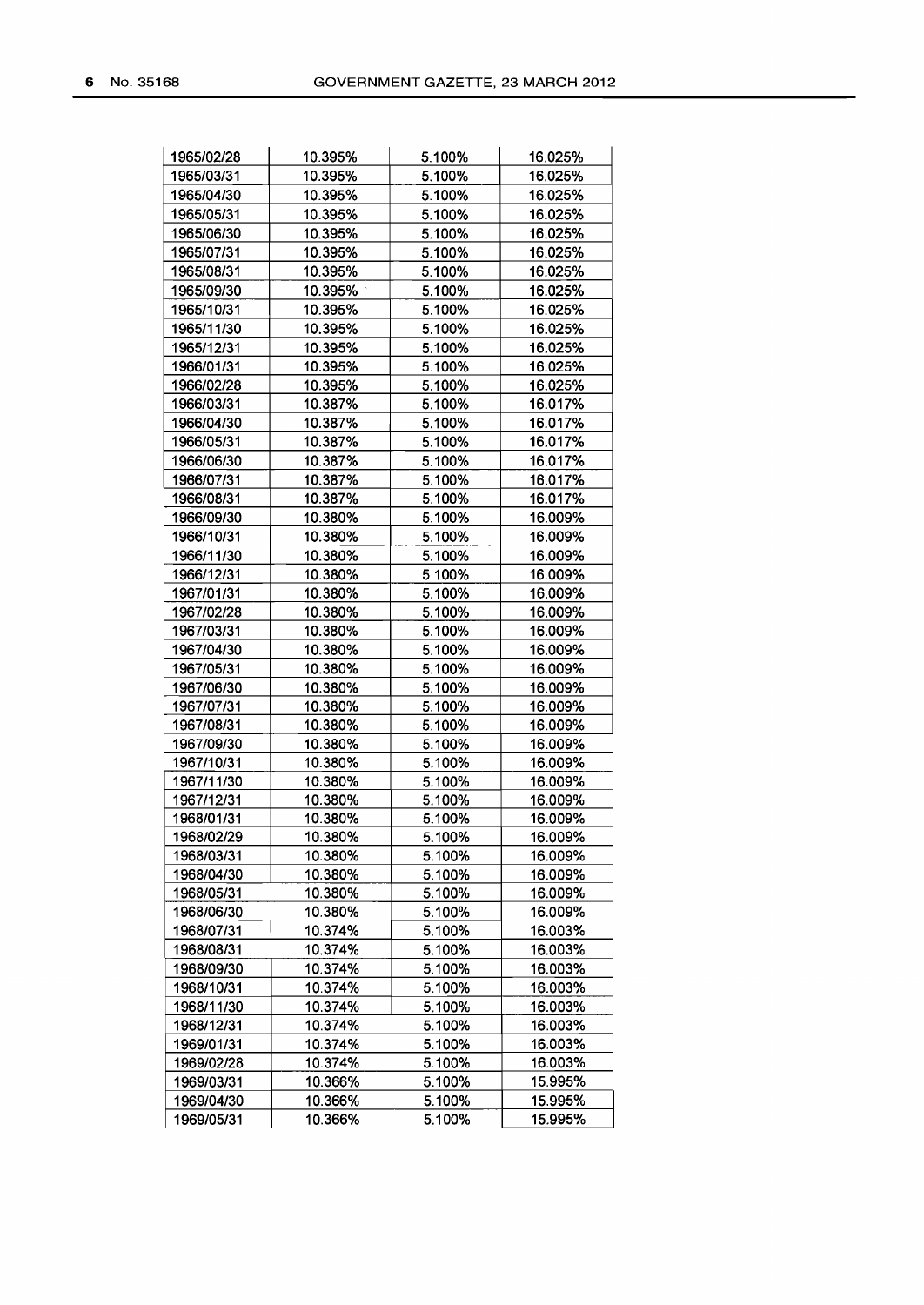| 1969/06/30 | 10.366% | 5.100% | 15.995% |
|------------|---------|--------|---------|
| 1969/07/31 | 10.366% | 5.100% | 15.995% |
| 1969/08/31 | 10.366% | 5.100% | 15.995% |
| 1969/09/30 | 10.366% | 5.100% | 15.995% |
| 1969/10/31 | 10.360% | 5.100% | 15.988% |
| 1969/11/30 | 10.360% | 5.100% | 15.988% |
| 1969/12/31 | 10.360% | 5.100% | 15.988% |
| 1970/01/31 | 10.360% | 5.100% | 15.988% |
| 1970/02/28 | 10.360% | 5.100% | 15.988% |
| 1970/03/31 | 10.360% | 5.100% | 15.988% |
| 1970/04/30 | 10.353% | 5.100% | 15.981% |
| 1970/05/31 | 10.353% | 5.100% | 15.981% |
| 1970/06/30 | 10.353% | 5.100% | 15.981% |
| 1970/07/31 | 10.353% | 5.100% | 15.981% |
| 1970/08/31 | 10.345% | 5.100% | 15.973% |
| 1970/09/30 | 10.345% | 5.100% | 15.973% |
| 1970/10/31 | 10.345% | 5.100% | 15.973% |
| 1970/11/30 | 10.345% | 5.100% | 15.973% |
| 1970/12/31 | 10.345% | 5.100% | 15.973% |
| 1971/01/31 | 10.345% | 5.100% | 15.973% |
| 1971/02/28 | 10.345% | 5.100% | 15.973% |
| 1971/03/31 | 10.339% | 5.100% | 15.966% |
| 1971/04/30 | 10.339% | 5.100% | 15.966% |
| 1971/05/31 | 10.339% | 5.100% | 15.966% |
| 1971/06/30 | 10.339% | 5.100% | 15.966% |
| 1971/07/31 | 10.339% | 5.100% | 15.966% |
| 1971/08/31 | 10.331% | 5.100% | 15.958% |
| 1971/09/30 | 10.331% | 5.100% | 15.958% |
| 1971/10/31 | 10.325% | 5.100% | 15.952% |
| 1971/11/30 | 10.325% | 5.100% | 15.952% |
| 1971/12/31 | 10.325% | 5.100% | 15.952% |
| 1972/01/31 | 10.325% | 5.100% | 15.952% |
| 1972/02/29 | 10.325% | 5.100% | 15.952% |
| 1972/03/31 | 10.325% | 5.100% | 15.952% |
| 1972/04/30 | 10.325% | 5.100% | 15.952% |
| 1972/05/31 | 10.325% | 5.100% | 15.952% |
| 1972/06/30 | 10.325% | 5.100% | 15.952% |
| 1972/07/31 | 10.318% | 5.100% | 15.944% |
| 1972/08/31 | 10.312% | 5.100% | 15.938% |
| 1972/09/30 | 10.312% | 5.100% | 15.938% |
| 1972/10/31 | 10.304% | 5.100% | 15.930% |
| 1972/11/30 | 10.304% | 5.100% | 15.930% |
| 1972/12/31 | 10.304% | 5.100% | 15.930% |
| 1973/01/31 | 10.304% | 5.100% | 15.930% |
| 1973/02/28 | 10.304% | 5.100% | 15.930% |
| 1973/03/31 | 10.297% | 5.100% | 15.922% |
| 1973/04/30 | 10.291% | 5.100% | 15.916% |
| 1973/05/31 | 10.291% | 5.100% | 15.916% |
| 1973/06/30 | 10.291% | 5.100% | 15.916% |
| 1973/07/31 | 10.283% | 5.100% | 15.907% |
| 1973/08/31 | 10.283% | 5.100% | 15.907% |
| 1973/09/30 | 10.283% | 5.100% | 15.907% |
|            |         |        |         |

 $\overline{a}$ 

 $\sim$ 

 $\sim$ 

 $\langle \cdot \rangle$ 

 $\sim$ 

 $\mathbf{v}$ 

 $\hat{\mathcal{A}}$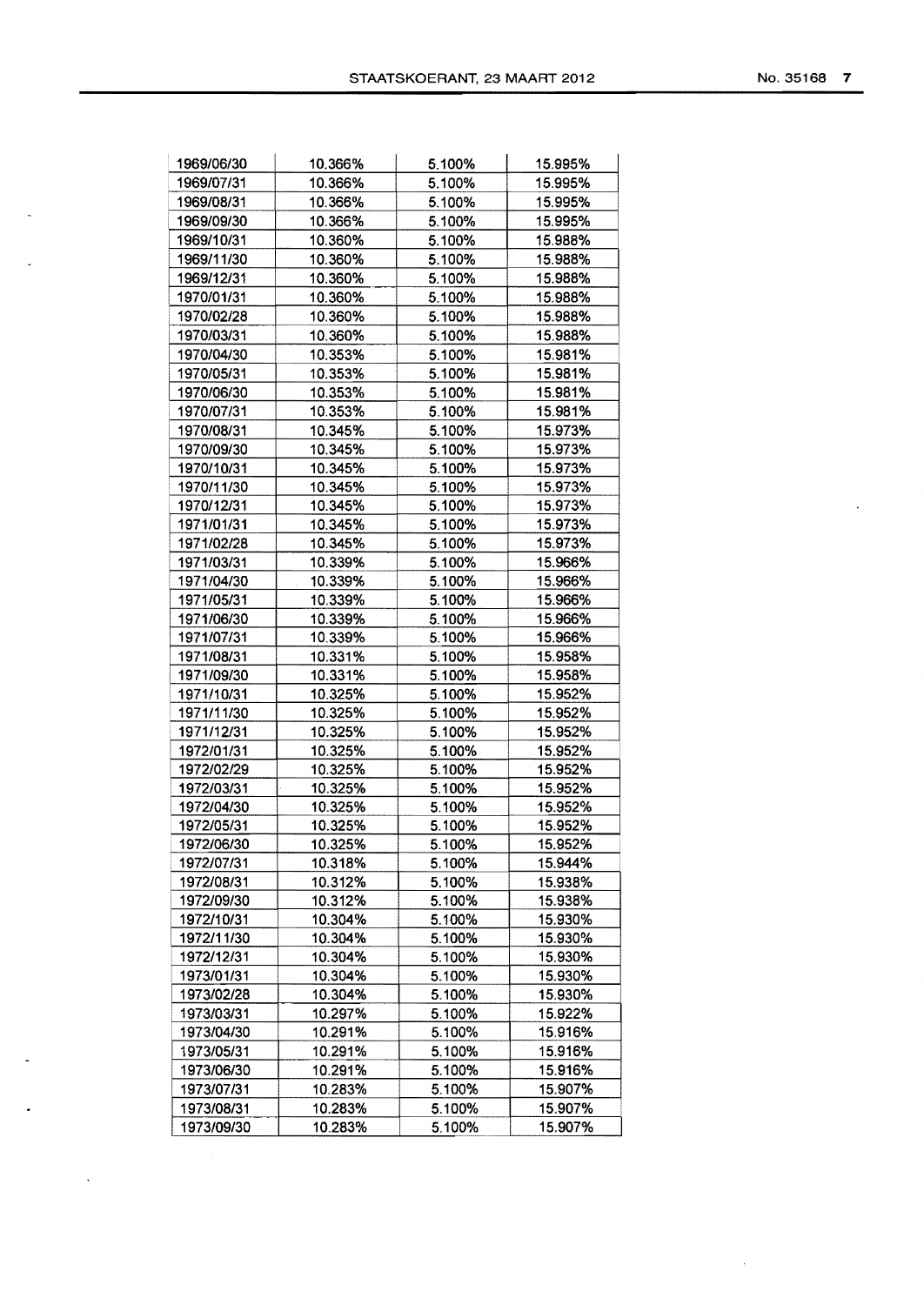| 1973/10/31 | 10.277% | 5.100% | 15.901% |
|------------|---------|--------|---------|
| 1973/11/30 | 10.277% | 5.100% | 15.901% |
| 1973/12/31 | 10.277% | 5.100% | 15.901% |
| 1974/01/31 | 10.270% | 5.100% | 15.894% |
| 1974/02/28 | 10.270% | 5.100% | 15.894% |
| 1974/03/31 | 10.262% | 5.100% | 15.885% |
| 1974/04/30 | 10.262% | 5.100% | 15.885% |
| 1974/05/31 | 10.256% | 5.100% | 15.879% |
| 1974/06/30 | 10.249% | 5.100% | 15.872% |
| 1974/07/31 | 10.249% | 5.100% | 15.872% |
| 1974/08/31 | 10.242% | 5.100% | 15.864% |
| 1974/09/30 | 10.235% | 5.100% | 15.857% |
| 1974/10/31 | 10.235% | 5.100% | 15.857% |
| 1974/11/30 | 10.228% | 5.100% | 15.850% |
| 1974/12/31 | 10.228% | 5.100% | 15.850% |
| 1975/01/31 | 10.221% | 5.100% | 15.842% |
| 1975/02/28 | 10.214% | 5.100% | 15.835% |
| 1975/03/31 | 10.214% | 5.100% | 15.835% |
| 1975/04/30 | 10.208% | 5.100% | 15.829% |
| 1975/05/31 | 10.208% | 5.100% | 15.829% |
| 1975/06/30 | 10.201% | 5.100% | 15.821% |
| 1975/07/31 | 10.193% | 5.100% | 15.813% |
| 1975/08/31 | 10.193% | 5.100% | 15.813% |
| 1975/09/30 | 10.187% | 5.100% | 15.807% |
| 1975/10/31 | 10.187% | 5.100% | 15.807% |
| 1975/11/30 | 10.180% | 5.100% | 15.799% |
| 1975/12/31 | 10.180% | 5.100% | 15.799% |
| 1976/01/31 | 10.180% | 5.100% | 15.799% |
| 1976/02/29 | 10.173% | 5.100% | 15.792% |
| 1976/03/31 | 10.166% | 5.100% | 15.784% |
| 1976/04/30 | 10.159% | 5.100% | 15.777% |
| 1976/05/31 | 10.159% | 5.100% | 15.777% |
| 1976/06/30 | 10.153% | 5.100% | 15.771% |
| 1976/07/31 | 10.153% | 5.100% | 15.771% |
| 1976/08/31 | 10.139% | 5.100% | 15.756% |
| 1976/09/30 | 10.139% | 5.100% | 15.756% |
| 1976/10/31 | 10.139% | 5.100% | 15.756% |
| 1976/11/30 | 10.139% | 5.100% | 15.756% |
| 1976/12/31 | 10.132% | 5.100% | 15.749% |
| 1977/01/31 | 10.124% | 5.100% | 15.740% |
| 1977/02/28 | 10.124% | 5.100% | 15.740% |
| 1977/03/31 | 10.118% | 5.100% | 15.734% |
| 1977/04/30 | 10.105% | 5.100% | 15.720% |
| 1977/05/31 | 10.105% | 5.100% | 15.720% |
| 1977/06/30 | 10.105% | 5.100% | 15.720% |
| 1977/07/31 | 10.097% | 5.100% | 15.712% |
| 1977/08/31 | 10.090% | 5.100% | 15.705% |
| 1977/09/30 | 10.090% | 5.100% | 15.705% |
| 1977/10/31 | 10.084% | 5.100% | 15.698% |
| 1977/11/30 | 10.084% | 5.100% | 15.698% |
| 1977/12/31 | 10.076% | 5.100% | 15.690% |
| 1978/01/31 | 10.070% | 5.100% | 15.684% |
|            |         |        |         |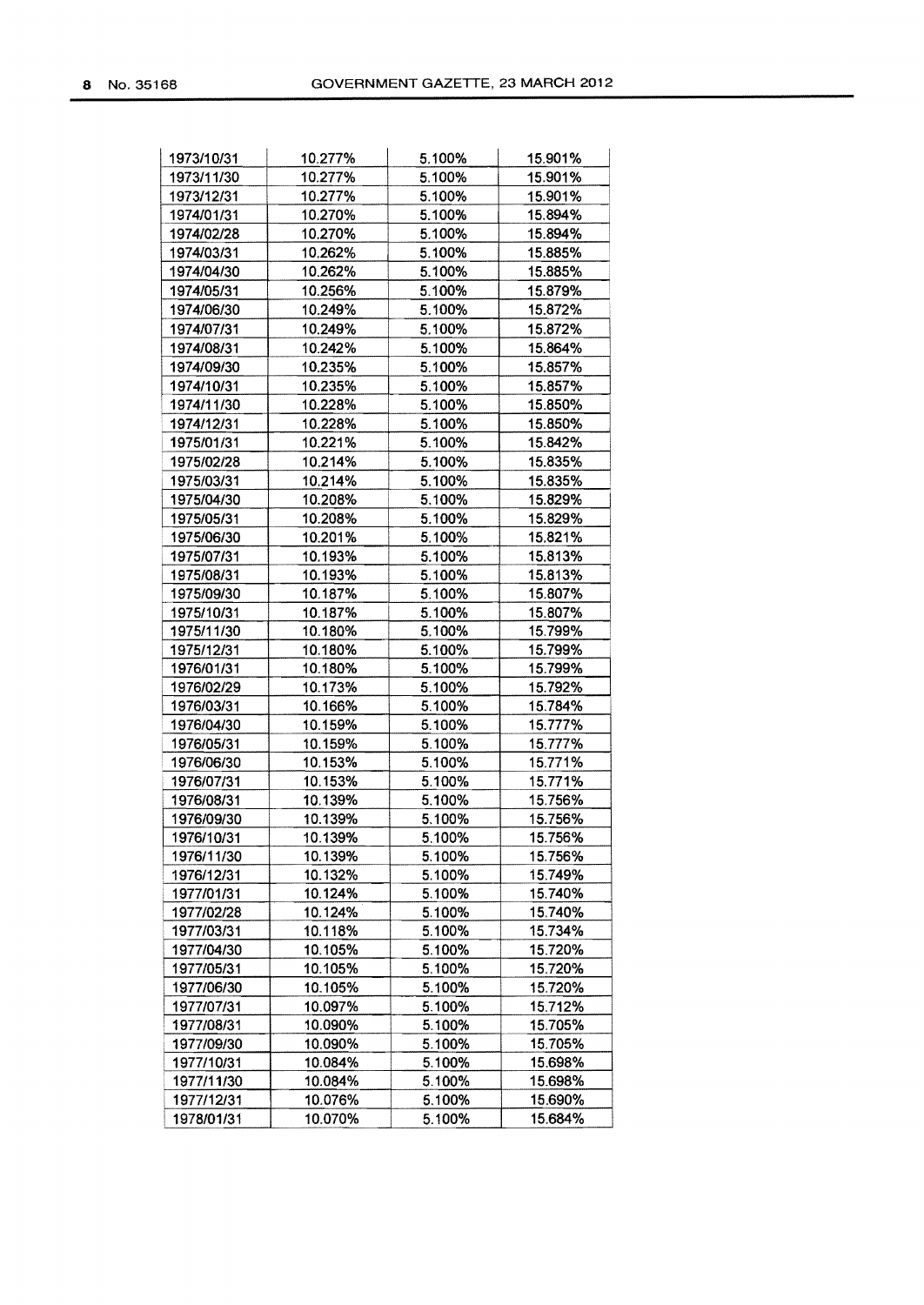| 1978/02/28 | 10.070% | 5.100% | 15.684% |
|------------|---------|--------|---------|
| 1978/03/31 | 10.070% | 5.100% | 15.684% |
| 1978/04/30 | 10.056% | 5.100% | 15.669% |
| 1978/05/31 | 10.056% | 5.100% | 15.669% |
| 1978/06/30 | 10.056% | 5.100% | 15.669% |
| 1978/07/31 | 10.035% | 5.100% | 15.647% |
| 1978/08/31 | 10.029% | 5.100% | 15.640% |
| 1978/09/30 | 10.021% | 5.100% | 15.632% |
| 1978/10/31 | 10.015% | 5.100% | 15.626% |
| 1978/11/30 | 10.015% | 5.100% | 15.626% |
| 1978/12/31 | 10.015% | 5.100% | 15.626% |
| 1979/01/31 | 10.008% | 5.100% | 15.618% |
| 1979/02/28 | 10.001% | 5.100% | 15.611% |
| 1979/03/31 | 9.994%  | 5.100% | 15.604% |
| 1979/04/30 | 9.987%  | 5.100% | 15.596% |
| 1979/05/31 | 9.987%  | 5.100% | 15.596% |
| 1979/06/30 | 9.980%  | 5.100% | 15.589% |
| 1979/07/31 | 9.953%  | 5.100% | 15.561% |
| 1979/08/31 | 9.946%  | 5.100% | 15.553% |
| 1979/09/30 | 9.940%  | 5.100% | 15.547% |
| 1979/10/31 | 9.932%  | 5.100% | 15.539% |
| 1979/11/30 | 9.932%  | 5.100% | 15.539% |
| 1979/12/31 | 9.925%  | 5.100% | 15.531% |
| 1980/01/31 | 9.925%  | 5.100% | 15.531% |
| 1980/02/29 | 9.919%  | 5.100% | 15.525% |
| 1980/03/31 | 9.912%  | 5.100% | 15.518% |
| 1980/04/30 | 9.904%  | 5.100% | 15.509% |
| 1980/05/31 | 9.898%  | 5.100% | 15.503% |
| 1980/06/30 | 9.885%  | 5.100% | 15.489% |
| 1980/07/31 | 9.870%  | 5.100% | 15.473% |
| 1980/08/31 | 9.870%  | 5.100% | 15.473% |
| 1980/09/30 | 9.850%  | 5.100% | 15.452% |
| 1980/10/31 | 9.836%  | 5.100% | 15.438% |
| 1980/11/30 | 9.829%  | 5.100% | 15.430% |
| 1980/12/31 | 9.816%  | 5.100% | 15.417% |
| 1981/01/31 | 9.816%  | 5.100% | 15.417% |
| 1981/02/28 | 9.802%  | 5.100% | 15.402% |
| 1981/03/31 | 9.802%  | 5.100% | 15.402% |
| 1981/04/30 | 9.795%  | 5.100% | 15.395% |
| 1981/05/31 | 9.788%  | 5.100% | 15.387% |
| 1981/06/30 | 9.782%  | 5.100% | 15.381% |
| 1981/07/31 | 9.761%  | 5.100% | 15.359% |
| 1981/08/31 | 9.748%  | 5.100% | 15.345% |
| 1981/09/30 | 9.727%  | 5.100% | 15.323% |
| 1981/10/31 | 9.720%  | 5.100% | 15.316% |
| 1981/11/30 | 9.713%  | 5.100% | 15.308% |
| 1981/12/31 | 9.707%  | 5.100% | 15.302% |
| 1982/01/31 | 9.707%  | 5.100% | 15.302% |
| 1982/02/28 | 9.692%  | 5.100% | 15.286% |
| 1982/03/31 | 9.672%  | 5.100% | 15.265% |
|            |         |        |         |

 $\ddot{\phantom{a}}$ 

 $\downarrow$ 

 $\mathbb{Z}$ 

 $\langle \bullet \rangle$  .

1982/04/30 9.659% 5.100% 15.252% 1982/05/31 9.651% 5.100% 15.243%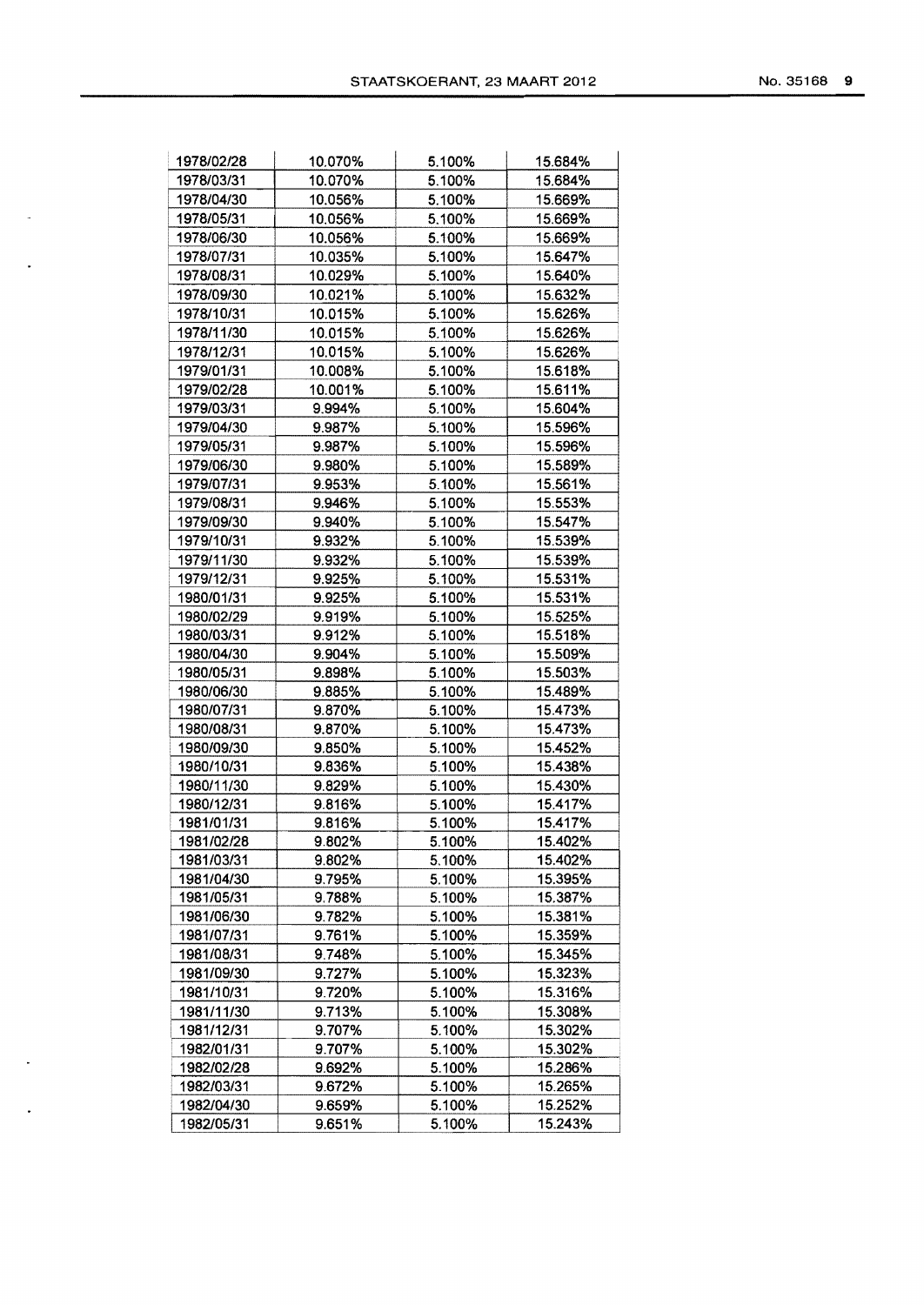| 1982/06/30 | 9.645% | 5.100% | 15.237% |
|------------|--------|--------|---------|
| 1982/07/31 | 9.638% | 5.100% | 15.230% |
| 1982/08/31 | 9.625% | 5.100% | 15.216% |
| 1982/09/30 | 9.611% | 5.100% | 15.201% |
| 1982/10/31 | 9.597% | 5.100% | 15.186% |
| 1982/11/30 | 9.583% | 5.100% | 15.172% |
| 1982/12/31 | 9.583% | 5.100% | 15.172% |
| 1983/01/31 | 9.577% | 5.100% | 15.165% |
| 1983/02/28 | 9.556% | 5.100% | 15.143% |
| 1983/03/31 | 9.549% | 5.100% | 15.136% |
| 1983/04/30 | 9.536% | 5.100% | 15.122% |
| 1983/05/31 | 9.529% | 5.100% | 15.115% |
| 1983/06/30 | 9.529% | 5.100% | 15.115% |
| 1983/07/31 | 9.516% | 5.100% | 15.101% |
| 1983/08/31 | 9.501% | 5.100% | 15.086% |
| 1983/09/30 | 9.495% | 5.100% | 15.079% |
| 1983/10/31 | 9.488% | 5.100% | 15.072% |
| 1983/11/30 | 9.474% | 5.100% | 15.057% |
| 1983/12/31 | 9.474% | 5.100% | 15.057% |
| 1984/01/31 | 9.468% | 5.100% | 15.051% |
| 1984/02/29 | 9.454% | 5.100% | 15.036% |
| 1984/03/31 | 9.440% | 5.100% | 15.021% |
| 1984/04/30 | 9.420% | 5.100% | 15.000% |
| 1984/05/31 | 9.406% | 5.100% | 14.986% |
| 1984/06/30 | 9.400% | 5.100% | 14.979% |
| 1984/07/31 | 9.386% | 5.100% | 14.965% |
| 1984/08/31 | 9.373% | 5.100% | 14.951% |
| 1984/09/30 | 9.365% | 5.100% | 14.943% |
| 1984/10/31 | 9.345% | 5.100% | 14.922% |
| 1984/11/30 | 9.332% | 5.100% | 14.908% |
| 1984/12/31 | 9.325% | 5.100% | 14.901% |
| 1985/01/31 | 9.311% | 5.100% | 14.886% |
| 1985/02/28 | 9.263% | 5.100% | 14.835% |
| 1985/03/31 | 9.263% | 5.100% | 14.835% |
| 1985/04/30 | 9.230% | 5.100% | 14.801% |
| 1985/05/31 | 9.216% | 5.100% | 14.786% |
| 1985/06/30 | 9.196% | 5.100% | 14.765% |
| 1985/07/31 | 9.189% | 5.100% | 14.758% |
| 1985/08/31 | 9.176% | 5.100% | 14.744% |
| 1985/09/30 | 9.156% | 5.100% | 14.723% |
| 1985/10/31 | 9.136% | 5.100% | 14.702% |
| 1985/11/30 | 9.115% | 5.100% | 14.680% |
| 1985/12/31 | 9.087% | 5.100% | 14.650% |
| 1986/01/31 | 9.040% | 5.100% | 14.601% |
| 1986/02/28 | 9.027% | 5.100% | 14.587% |
| 1986/03/31 | 9.006% | 5.100% | 14.565% |
| 1986/04/30 | 8.979% | 5.100% | 14.537% |
| 1986/05/31 | 8.979% | 5.100% | 14.537% |
| 1986/06/30 | 8.960% | 5.100% | 14.517% |
| 1986/07/31 | 8.926% | 5.100% | 14.481% |
| 1986/08/31 | 8.906% | 5.100% | 14.460% |
| 1986/09/30 | 8.872% | 5.100% | 14.424% |
|            |        |        |         |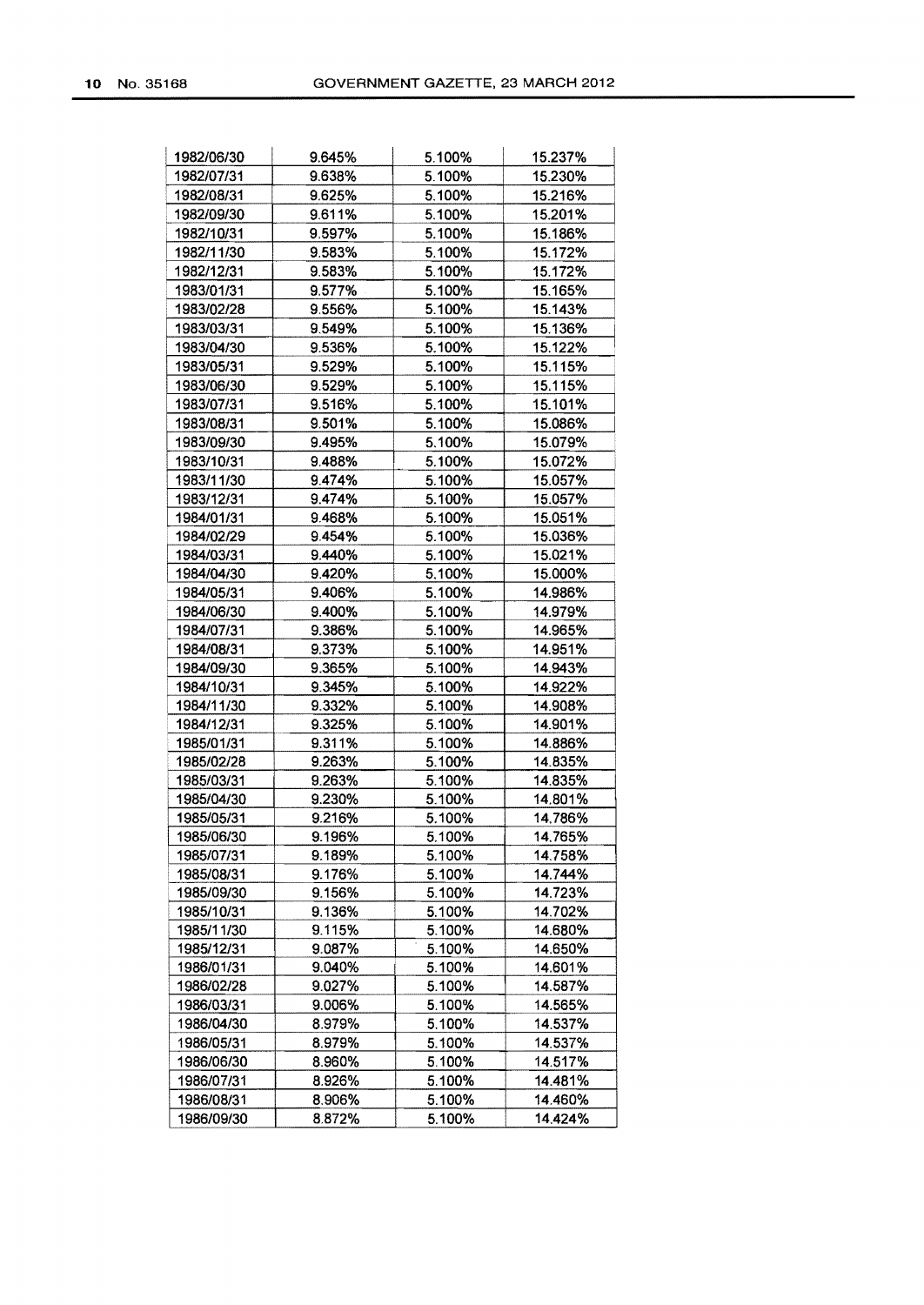| 1986/10/31 | 8.852% | 5.100% | 14.403% |
|------------|--------|--------|---------|
| 1986/11/30 | 8.831% | 5.100% | 14.381% |
| 1986/12/31 | 8.811% | 5.100% | 14.360% |
| 1987/01/31 | 8.792% | 5.100% | 14.340% |
| 1987/02/28 | 8.765% | 5.100% | 14.312% |
| 1987/03/31 | 8.737% | 5.100% | 14.283% |
| 1987/04/30 | 8.710% | 5.100% | 14.254% |
| 1987/05/31 | 8.698% | 5.100% | 14.242% |
| 1987/06/30 | 8.677% | 5.100% | 14.220% |
| 1987/07/31 | 8.664% | 5.100% | 14.206% |
| 1987/08/31 | 8.631% | 5.100% | 14.171% |
| 1987/09/30 | 8.603% | 5.100% | 14.142% |
| 1987/10/31 | 8.583% | 5.100% | 14.121% |
| 1987/11/30 | 8.564% | 5.100% | 14.101% |
| 1987/12/31 | 8.550% | 5.100% | 14.086% |
| 1988/01/31 | 8.536% | 5.100% | 14.071% |
| 1988/02/29 | 8.523% | 5.100% | 14.058% |
| 1988/03/31 | 8.490% | 5.100% | 14.023% |
| 1988/04/30 | 8.470% | 5.100% | 14.002% |
| 1988/05/31 | 8.450% | 5.100% | 13.981% |
| 1988/06/30 | 8.443% | 5.100% | 13.974% |
| 1988/07/31 | 8.417% | 5.100% | 13.946% |
| 1988/08/31 |        | 5.100% | 13.917% |
|            | 8.389% | 5.100% |         |
| 1988/09/30 | 8.363% |        | 13.890% |
| 1988/10/31 | 8.337% | 5.100% | 13.862% |
| 1988/11/30 | 8.316% | 5.100% | 13.840% |
| 1988/12/31 | 8.296% | 5.100% | 13.819% |
| 1989/01/31 | 8.263% | 5.100% | 13.784% |
| 1989/02/28 | 8.243% | 5.100% | 13.763% |
| 1989/03/31 | 8.204% | 5.100% | 13.722% |
| 1989/04/30 | 8.170% | 5.100% | 13.687% |
| 1989/05/31 | 8.137% | 5.100% | 13.652% |
| 1989/06/30 | 8.110% | 5.100% | 13.624% |
| 1989/07/31 | 8.084% | 5.100% | 13.596% |
| 1989/08/31 | 8.051% | 5.100% | 13.562% |
| 1989/09/30 | 8.031% | 5.100% | 13.541% |
| 1989/10/31 | 8.010% | 5.100% | 13.519% |
| 1989/11/30 | 7.978% | 5.100% | 13.485% |
| 1989/12/31 | 7.944% | 5.100% | 13.449% |
| 1990/01/31 | 7.911% | 5.100% | 13.414% |
| 1990/02/28 | 7.891% | 5.100% | 13.393% |
| 1990/03/31 | 7.852% | 5.100% | 13.352% |
| 1990/04/30 | 7.825% | 5.100% | 13.324% |
| 1990/05/31 | 7.799% | 5.100% | 13.297% |
| 1990/06/30 | 7.779% | 5.100% | 13.276% |
| 1990/07/31 | 7.759% | 5.100% | 13.255% |
| 1990/08/31 | 7.714% | 5.100% | 13.207% |
| 1990/09/30 | 7.667% | 5.100% | 13.158% |
| 1990/10/31 | 7.647% | 5.100% | 13.137% |
| 1990/11/30 | 7.588% | 5.100% | 13.075% |
| 1990/12/31 | 7.446% | 5.100% | 12.926% |

 $\mathbb{Z}^2$ 

 $\mathcal{L}^{\pm}$ 

 $\sim$ 

 $\bullet$ 

1990/12/31 7.446% 5.100% 12.926% 1991/01/31 6.270% 5.100% 11.690%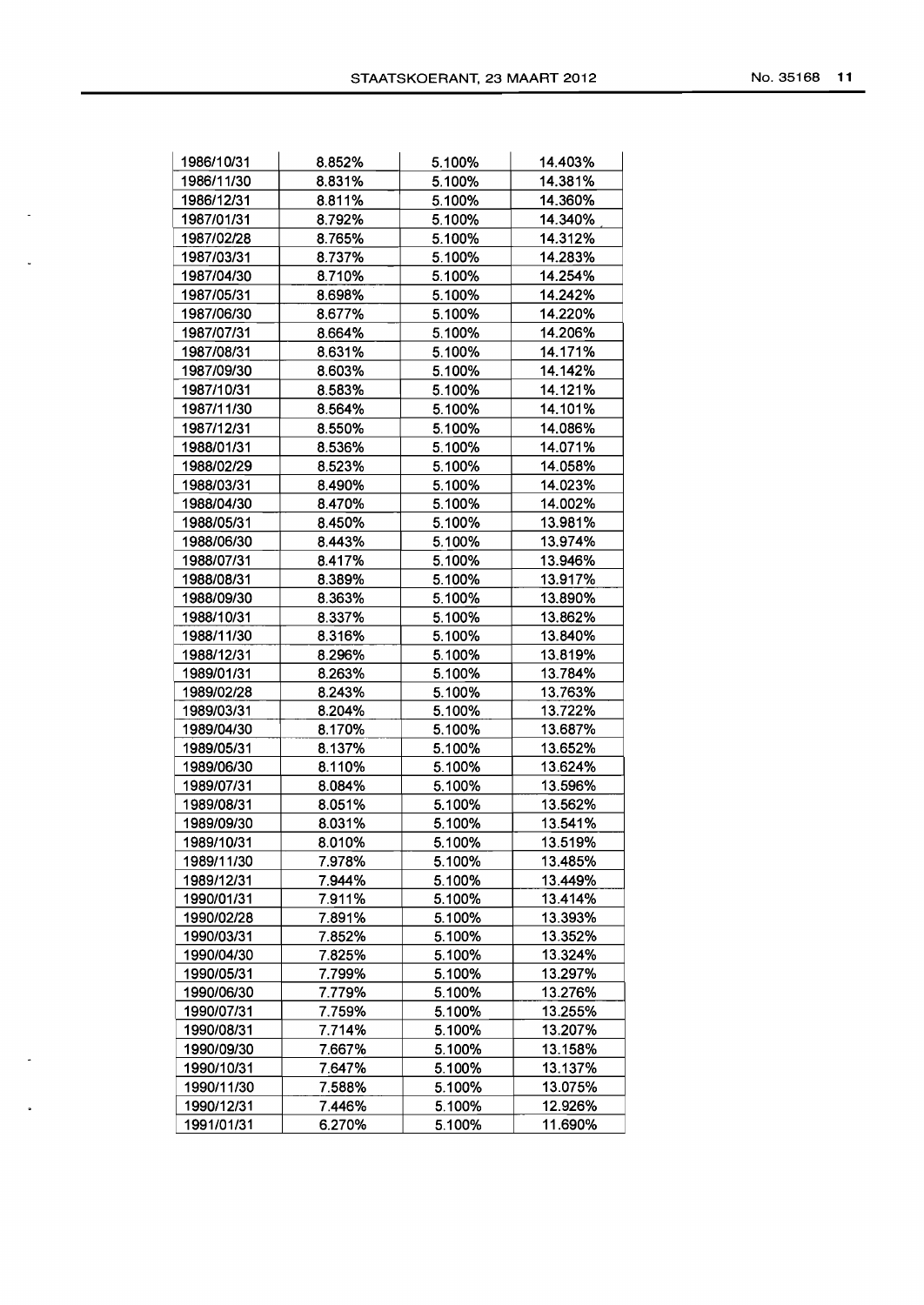| 1991/02/28 | 4.893% | 5.100% | 10.243% |
|------------|--------|--------|---------|
| 1991/03/31 | 7.470% | 5.100% | 12.951% |
| 1991/04/30 | 7.424% | 5.100% | 12.903% |
| 1991/05/31 | 7.379% | 5.100% | 12.855% |
| 1991/06/30 | 7.359% | 5.100% | 12.834% |
| 1991/07/31 | 7.319% | 5.100% | 12.792% |
| 1991/08/31 | 7.273% | 5.100% | 12.744% |
| 1991/09/30 | 7.227% | 5.100% | 12.696% |
| 1991/10/31 | 7.169% | 5.100% | 12.635% |
| 1991/11/30 | 7.137% | 5.100% | 12.601% |
| 1991/12/31 | 7.085% | 5.100% | 12.546% |
| 1992/01/31 | 6.643% | 5.100% | 12.082% |
| 1992/02/29 | 5.648% | 5.100% | 11.036% |
| 1992/03/31 | 6.994% | 5.100% | 12.451% |
| 1992/04/30 | 6.948% | 5.100% | 12.402% |
|            |        |        |         |
| 1992/05/31 | 6.922% | 5.100% | 12.375% |
| 1992/06/30 | 6.883% | 5.100% | 12.334% |
| 1992/07/31 | 6.850% | 5.100% | 12.299% |
| 1992/08/31 | 6.811% | 5.100% | 12.258% |
| 1992/09/30 | 6.785% | 5.100% | 12.231% |
| 1992/10/31 | 6.779% | 5.100% | 12.225% |
| 1992/11/30 | 6.760% | 5.100% | 12.205% |
| 1992/12/31 | 6.760% | 5.100% | 12.205% |
| 1993/01/31 | 6.721% | 5.100% | 12.164% |
| 1993/02/28 | 6.661% | 5.100% | 12.101% |
| 1993/03/31 | 6.656% | 5.100% | 12.095% |
| 1993/04/30 | 6.553% | 5.100% | 11.987% |
| 1993/05/31 | 6.541% | 5.100% | 11.975% |
| 1993/06/30 | 6.521% | 5.100% | 11.954% |
| 1993/07/31 | 6.489% | 5.100% | 11.920% |
| 1993/08/31 | 6.469% | 5.100% | 11.899% |
| 1993/09/30 | 6.457% | 5.100% | 11.886% |
| 1993/10/31 | 6.131% | 5.100% | 11.544% |
| 1993/11/30 | 5.962% | 5.100% | 11.366% |
| 1993/12/31 | 5.626% | 5.100% | 11.013% |
| 1994/01/31 | 4.141% | 5.100% | 9.452%  |
| 1994/02/28 | 3.817% | 5.100% | 9.112%  |
| 1994/03/31 | 6.309% | 5.100% | 11.731% |
| 1994/04/30 | 6.283% | 5.100% | 11.703% |
| 1994/05/31 | 6.257% | 5.100% | 11.676% |
| 1994/06/30 | 6.232% | 5.100% | 11.650% |
| 1994/07/31 | 5.762% | 5.100% | 11.156% |
| 1994/08/31 | 4.203% | 5.100% | 9.517%  |
| 1994/09/30 | 2.987% | 5.100% | 8.239%  |
| 1994/10/31 | 2.539% | 5.100% | 7.768%  |
| 1994/11/30 | 2.242% | 5.100% | 7.456%  |
| 1994/12/31 | 1.947% | 5.100% | 7.146%  |
| 1995/01/31 | 0.640% | 5.100% | 5.773%  |
| 1995/02/28 | 0.212% | 5.100% | 5.323%  |
| 1995/03/31 | 5.881% | 5.100% | 11.281% |
| 1995/04/30 | 4.702% | 5.100% | 10.042% |
| 1995/05/31 | 4.269% | 5.100% | 9.587%  |

 $\sim$ 

 $\mathcal{A}^{\mathcal{A}}$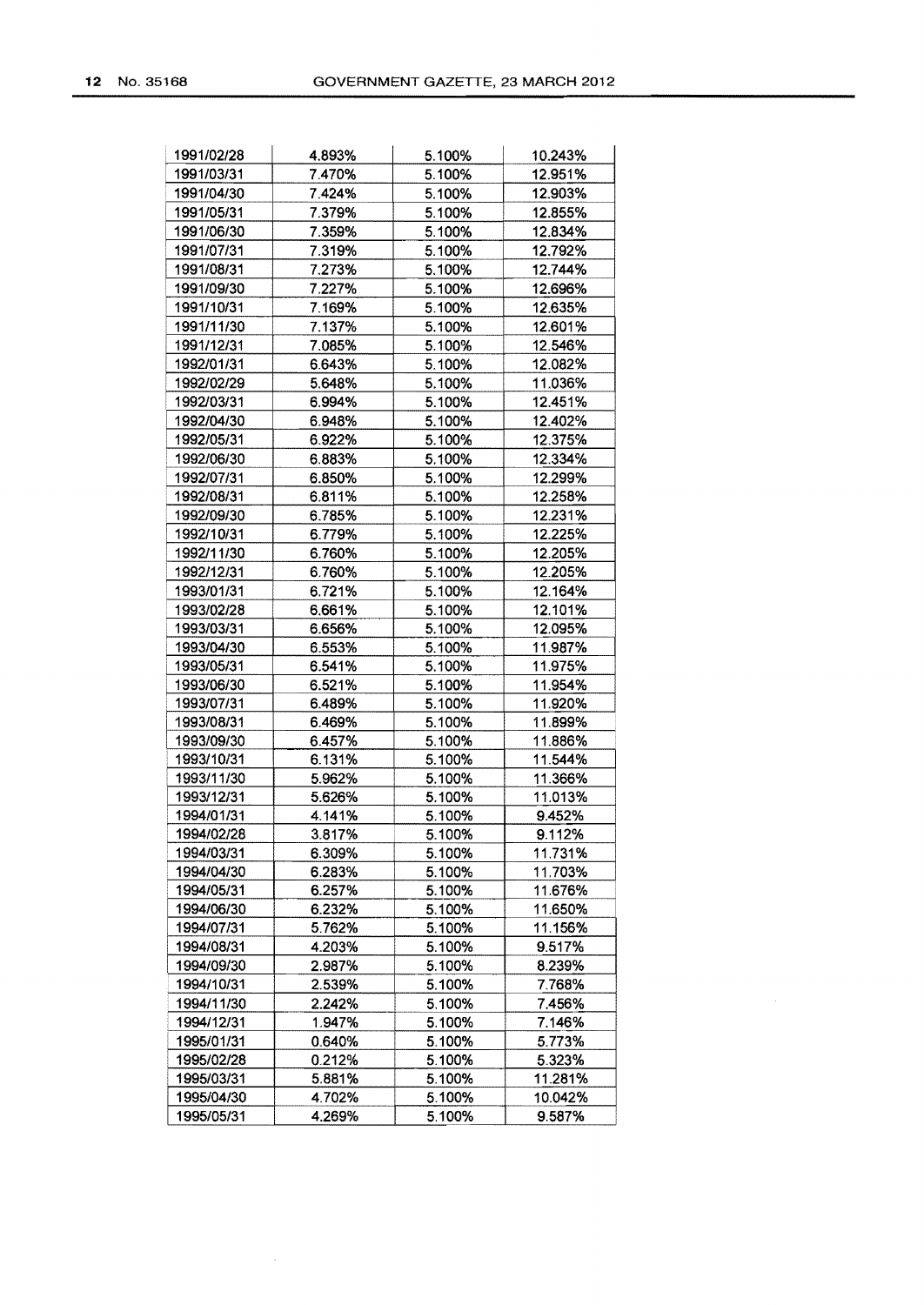|  | No. 35168 |  |  | 13 |
|--|-----------|--|--|----|
|--|-----------|--|--|----|

 $\alpha$ 

 $\mathcal{A}^{\mathcal{A}}$ 

| 1995/06/30 | 4.413% | 5.100% | 9.738%  |
|------------|--------|--------|---------|
| 1995/07/31 | 3.839% | 5.100% | 9.135%  |
| 1995/08/31 | 3.554% | 5.100% | 8.835%  |
| 1995/09/30 | 3.413% | 5.100% | 8.687%  |
| 1995/10/31 | 3.131% | 5.100% | 8.391%  |
| 1995/11/30 | 2.850% | 5.100% | 8.095%  |
| 1995/12/31 | 2.017% | 5.100% | 7.220%  |
| 1996/01/31 | 0.793% | 5.100% | 5.933%  |
| 1996/02/29 | 0.659% | 5.100% | 5.793%  |
| 1996/03/31 | 5.601% | 5.100% | 10.987% |
| 1996/04/30 | 5.569% | 5.100% | 10.953% |
| 1996/05/31 | 5.458% | 5.100% | 10.836% |
| 1996/06/30 | 4.504% | 5.100% | 9.834%  |
| 1996/07/31 | 3.700% | 5.100% | 8.989%  |
| 1996/08/31 | 3.171% | 5.100% | 8.433%  |
| 1996/09/30 | 2.129% | 5.100% | 7.338%  |
| 1996/10/31 | 1.235% | 5.100% | 6.398%  |
| 1996/11/30 | 0.856% | 5.100% | 6.000%  |
| 1996/12/31 | 0.000% | 5.100% | 5.100%  |
| 1997/01/31 | 0.000% | 5.100% | 5.100%  |
| 1997/02/28 | 0.000% | 5.100% | 5.100%  |
| 1997/03/31 | 0.000% | 5.100% | 5.100%  |
| 1997/04/30 | 0.000% | 5.100% | 5.100%  |
| 1997/05/31 | 0.000% | 5.100% | 5.100%  |
| 1997/06/30 | 0.000% | 5.100% | 5.100%  |
| 1997/07/31 | 1.702% | 5.100% | 6.889%  |
| 1997/08/31 | 1.583% | 5.100% | 6.764%  |
| 1997/09/30 | 1.108% | 5.100% | 6.265%  |
| 1997/10/31 | 0.638% | 5.100% | 5.771%  |
| 1997/11/30 | 0.990% | 5.100% | 6.140%  |
| 1997/12/31 | 0.638% | 5.100% | 5.771%  |
| 1998/01/31 | 0.000% | 5.100% | 5.100%  |
| 1998/02/28 | 0.000% | 5.100% | 5.100%  |
| 1998/03/31 | 0.000% | 5.100% | 5.100%  |
| 1998/04/30 | 0.000% | 5.100% | 5.100%  |
| 1998/05/31 | 0.000% | 5.100% | 5.100%  |
| 1998/06/30 | 0.000% | 5.100% | 5.100%  |
| 1998/07/31 | 3.057% | 5.100% | 8.313%  |
| 1998/08/31 | 1.933% | 5.100% | 7.132%  |
| 1998/09/30 | 0.185% | 5.100% | 5.294%  |
| 1998/10/31 | 0.000% | 5.100% | 5.100%  |
| 1998/11/30 | 0.000% | 5.100% | 5.100%  |
| 1998/12/31 | 0.000% | 5.100% | 5.100%  |
| 1999/01/31 | 0.000% | 5.100% | 5.100%  |
| 1999/02/28 | 0.000% | 5.100% | 5.100%  |
| 1999/03/31 | 0.000% | 5.100% | 5.100%  |
| 1999/04/30 | 0.000% | 5.100% | 5.100%  |
| 1999/05/31 | 0.000% | 5.100% | 5.100%  |
| 1999/06/30 | 4.393% | 5.100% | 9.717%  |
| 1999/07/31 | 4.386% | 5.100% | 9.710%  |
| 1999/08/31 | 4.411% | 5.100% | 9.736%  |
| 1999/09/30 | 4.386% | 5.100% | 9.710%  |

 $\ddot{\phantom{1}}$ 

 $\overline{\phantom{a}}$ 

 $\mathcal{L}_{\mathbf{z}}$ 

 $\langle \cdot \rangle$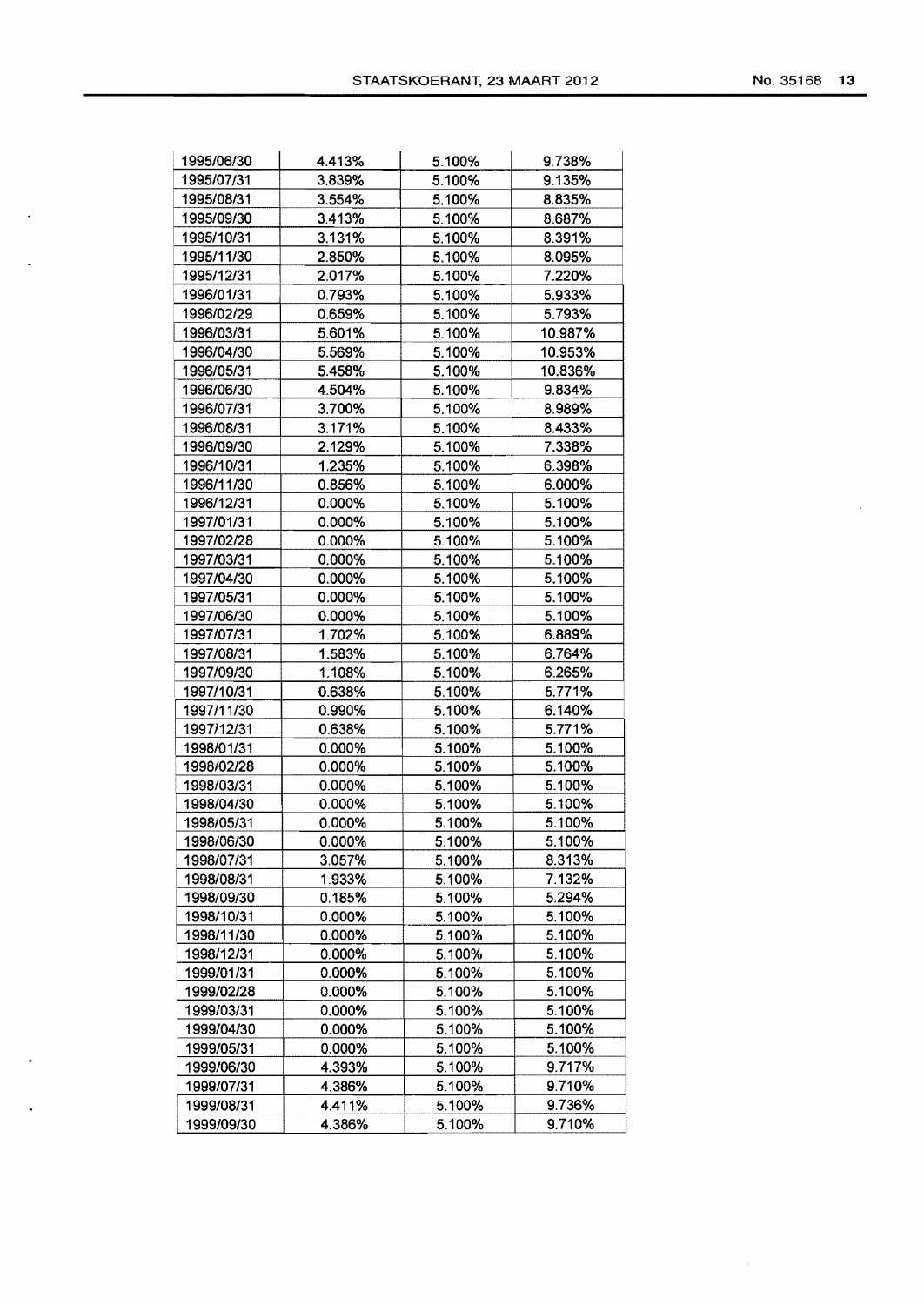| 1999/10/31 | 4.375% | 5.100%           | 9.698%           |
|------------|--------|------------------|------------------|
| 1999/11/30 | 4.362% | 5.100%           | 9.684%           |
| 1999/12/31 | 4.343% | 5.100%           | 9.664%           |
| 2000/01/31 | 4.180% | 5.100%           | 9.493%           |
| 2000/02/29 | 4.294% | 5.100%           | 9.613%           |
| 2000/03/31 | 3.432% | 5.100%           | 8.707%           |
| 2000/04/30 | 2.073% | 5.100%           | 7.279%           |
| 2000/05/31 | 1.662% | 5.100%           | 6.847%           |
| 2000/06/30 | 4.090% | 5.100%           | 9.399%           |
| 2000/07/31 | 4.035% | 5.100%           | 9.341%           |
| 2000/08/31 | 4.011% | 5.100%           | 9.316%           |
| 2000/09/30 | 3.980% | 5.100%           | 9.283%           |
| 2000/10/31 | 3.962% | 5.100%           | 9.264%           |
| 2000/11/30 | 3.949% | 5.100%           | 9.250%           |
| 2000/12/31 | 3.931% | 5.100%           | 9.231%           |
| 2001/01/31 | 3.851% | 5.100%           | 9.147%           |
| 2001/02/28 | 3.833% | 5.100%           | 9.128%           |
| 2001/03/31 | 3.790% | 5.100%           | 9.083%           |
| 2001/04/30 | 3.539% | 5.100%           | 8.819%           |
| 2001/05/31 | 3.147% | 5.100%           | 8.407%           |
| 2001/06/30 | 3.704% | 5.100%           | 8.993%           |
| 2001/07/31 | 3.710% | 5.100%           |                  |
| 2001/08/31 | 3.723% |                  | 8.999%           |
| 2001/09/30 | 3.704% | 5.100%<br>5.100% | 9.013%<br>8.993% |
|            |        |                  |                  |
| 2001/10/31 | 3.710% | 5.100%           | 8.999%<br>8.968% |
| 2001/11/30 | 3.680% | 5.100%           |                  |
| 2001/12/31 | 3.643% | 5.100%           | 8.929%           |
| 2002/01/31 | 3.534% | 5.100%           | 8.814%           |
| 2002/02/28 | 3.461% | 5.100%           | 8.738%           |
| 2002/03/31 | 3.394% | 5.100%           | 8.667%           |
| 2002/04/30 | 3.284% | 5.100%           | 8.551%           |
| 2002/05/31 | 3.236% | 5.100%           | 8.501%           |
| 2002/06/30 | 3.188% | 5.100%           | 8.451%           |
| 2002/07/31 | 3.091% | 5.100%           | 8.349%           |
| 2002/08/31 | 3.055% | 5.100%           | 8.311%           |
| 2002/09/30 | 2.983% | 5.100%           | 8.235%           |
| 2002/10/31 | 2.874% | 5.100%           | 8.121%           |
| 2002/11/30 | 2.851% | 5.100%           | 8.096%           |
| 2002/12/31 | 2.717% | 5.100%           | 7.956%           |
| 2003/01/31 | 1.788% | 5.100%           | 6.979%           |
| 2003/02/28 | 1.872% | 5.100%           | 7.067%           |
| 2003/03/31 | 0.875% | 5.100%           | 6.020%           |
| 2003/04/30 | 2.682% | 5.100%           | 7.919%           |
| 2003/05/31 | 2.701% | 5.100%           | 7.939%           |
| 2003/06/30 | 2.725% | 5.100%           | 7.964%           |
| 2003/07/31 | 2.725% | 5.100%           | 7.964%           |
| 2003/08/31 | 2.694% | 5.100%           | 7.931%           |
| 2003/09/30 | 2.718% | 5.100%           | 7.957%           |
| 2003/10/31 | 2.766% | 5.100%           | 8.007%           |
| 2003/11/30 | 2.821% | 5.100%           | 8.065%           |
| 2003/12/31 | 2.814% | 5.100%           | 8.058%           |
| 2004/01/31 | 2.761% | 5.100%           | 8.002%           |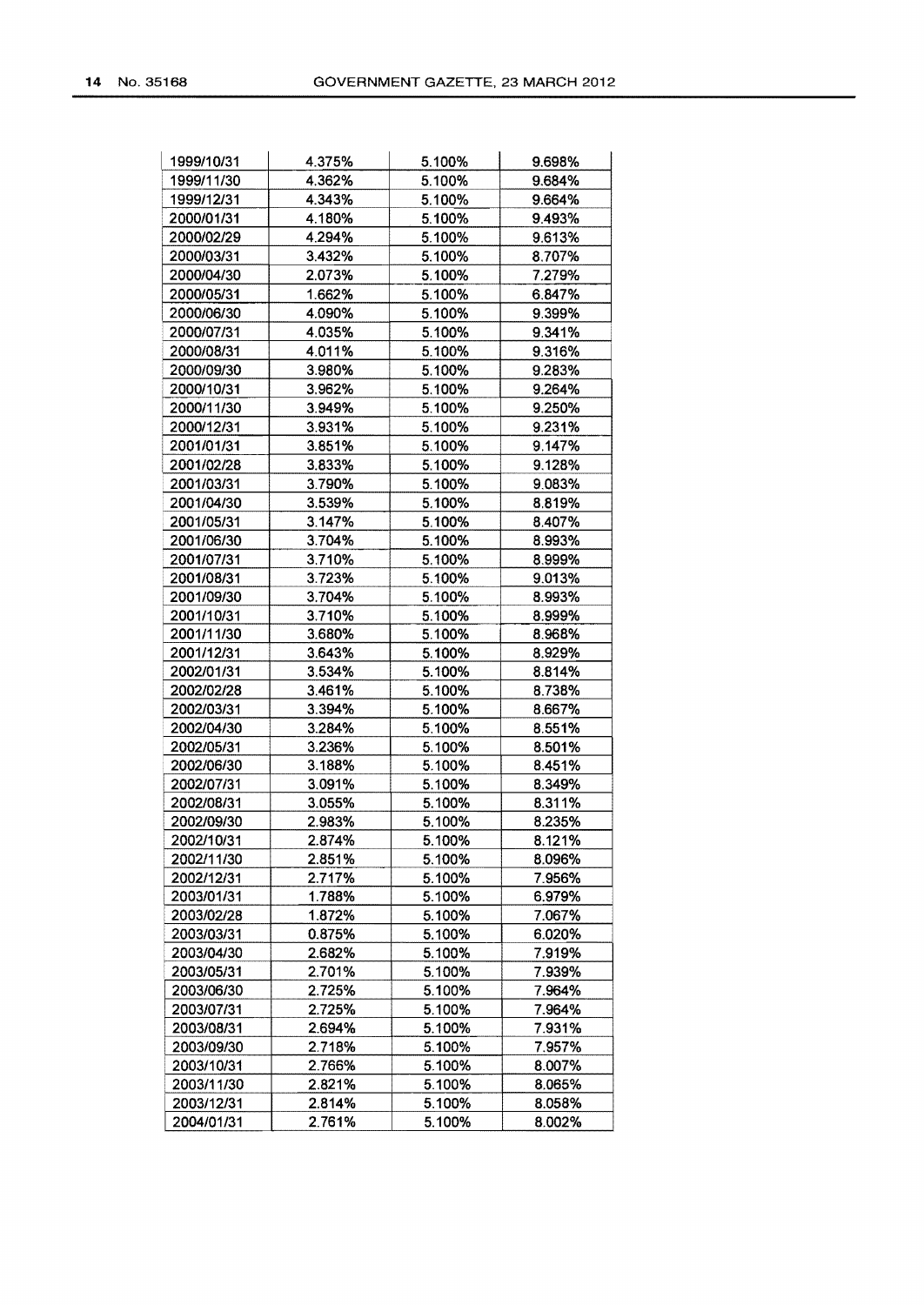$\bar{\star}$ 

J.

 $\ddot{\phantom{a}}$ 

 $\sim$ 

 $\bullet$ 

 $\mathcal{L}^{\text{max}}_{\text{max}}$ 

| No. 35168 |  |  | 15. |
|-----------|--|--|-----|
|-----------|--|--|-----|

| 2004/02/29 | 2.725% | 5.100% | 7.964%  |
|------------|--------|--------|---------|
| 2004/03/31 | 7.778% | 5.100% | 13.275% |
| 2004/04/30 | 2.665% | 5.100% | 7.901%  |
| 2004/05/31 | 2.658% | 5.100% | 7.894%  |
| 2004/06/30 | 2.634% | 5.100% | 7.868%  |
| 2004/07/31 | 2.611% | 5.100% | 7.844%  |
| 2004/08/31 | 2.622% | 5.100% | 7.856%  |
| 2004/09/30 | 2.622% | 5.100% | 7.856%  |
| 2004/10/31 | 2.593% | 5.100% | 7.825%  |
| 2004/11/30 | 2.551% | 5.100% | 7.781%  |
| 2004/12/31 | 2.568% | 5.100% | 7.799%  |
| 2005/01/31 | 2.544% | 5.100% | 7.774%  |
| 2005/02/28 | 2.533% | 5.100% | 7.762%  |
| 2005/03/31 | 2.456% | 5.100% | 7.681%  |
| 2005/04/30 | 2.400% | 5.100% | 7.622%  |
| 2005/05/31 | 2.414% | 5.100% | 7.637%  |
| 2005/06/30 | 2.426% | 5.100% | 7.650%  |
|            |        |        |         |
| 2005/07/31 | 2.360% | 5.100% | 7.580%  |
| 2005/08/31 | 2.330% | 5.100% | 7.549%  |
| 2005/09/30 | 2.301% | 5.100% | 7.518%  |
| 2005/10/31 | 2.295% | 5.100% | 7.512%  |
| 2005/11/30 | 2.301% | 5.100% | 7.518%  |
| 2005/12/31 | 2.301% | 5.100% | 7.518%  |
| 2006/01/31 | 2.247% | 5.100% | 7.462%  |
| 2006/02/28 | 2.241% | 5.100% | 7.455%  |
| 2006/03/31 | 2.199% | 5.100% | 7.411%  |
| 2006/04/30 | 2.164% | 5.100% | 7.374%  |
| 2006/05/31 | 2.116% | 5.100% | 7.324%  |
| 2006/06/30 | 2.058% | 5.100% | 7.263%  |
| 2006/07/31 | 1.980% | 5.100% | 7.181%  |
| 2006/08/31 | 1.916% | 5.100% | 7.114%  |
| 2006/09/30 | 1.898% | 5.100% | 7.095%  |
| 2006/10/31 | 1.880% | 5.100% | 7.076%  |
| 2006/11/30 | 1.886% | 5.100% | 7.082%  |
| 2006/12/31 | 1.857% | 5.100% | 7.052%  |
| 2007/01/31 | 1.786% | 5.100% | 6.977%  |
| 2007/02/28 | 1.798% | 5.100% | 6.990%  |
| 2007/03/31 | 1.728% | 5.100% | 6.916%  |
| 2007/04/30 | 1.622% | 5.100% | 6.805%  |
| 2007/05/31 | 1.575% | 5.100% | 6.755%  |
| 2007/06/30 | 1.504% | 5.100% | 6.681%  |
| 2007/07/31 | 1.422% | 5.100% | 6.595%  |
| 2007/08/31 | 1.382% | 5.100% | 6.552%  |
| 2007/09/30 | 1.323% | 5.100% | 6.490%  |
| 2007/10/31 | 1.248% | 5.100% | 6.412%  |
| 2007/11/30 | 1.213% | 5.100% | 6.375%  |
| 2007/12/31 | 1.137% | 5.100% | 6.295%  |
| 2008/01/31 | 0.988% |        | 6.138%  |
|            |        | 5.100% | 6.081%  |
| 2008/02/29 | 0.933% | 5.100% |         |
| 2008/03/31 | 0.803% | 5.100% | 5.944%  |
| 2008/04/30 | 0.749% | 5.100% | 5.887%  |
| 2008/05/31 | 0.664% | 5.100% | 5.798%  |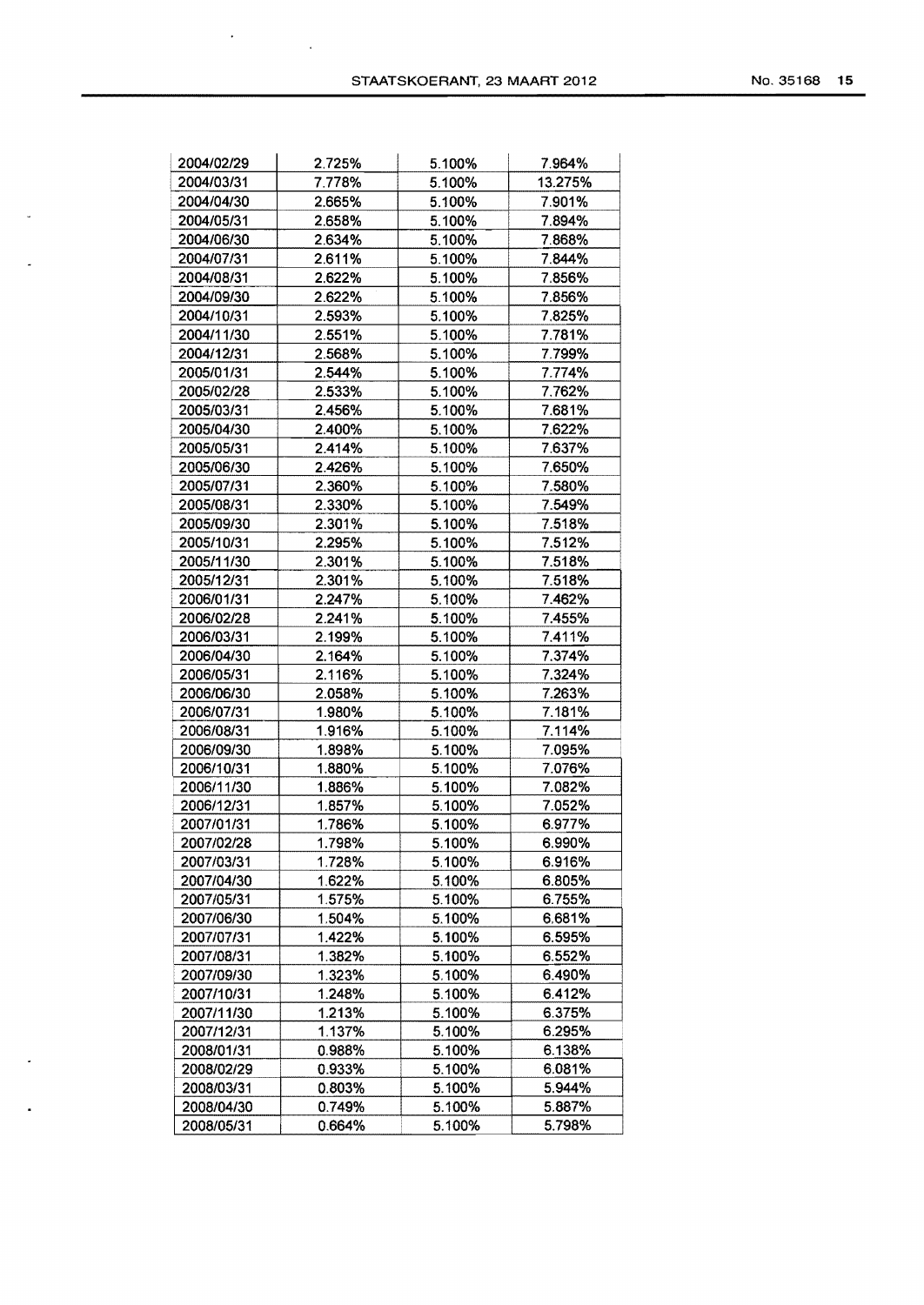| 2008/06/30 | 0.462% | 5.100% | 5.586% |
|------------|--------|--------|--------|
| 2008/07/31 | 0.276% | 5.100% | 5.390% |
| 2008/08/31 | 0.190% | 5.100% | 5.300% |
| 2008/09/30 | 0.104% | 5.100% | 5.209% |
| 2008/10/31 | 0.076% | 5.100% | 5.180% |
| 2008/11/30 | 0.061% | 5.100% | 5.164% |
| 2008/12/31 | 0.090% | 5.100% | 5.195% |
| 2009/01/31 | 0.033% | 5.100% | 5.135% |
| 2009/02/28 | 0.000% | 5.100% | 5.100% |
| 2009/03/31 | 0.000% | 5.100% | 5.100% |
| 2009/04/30 | 0.001% | 5.100% | 5.101% |
| 2009/05/31 | 0.000% | 5.100% | 5.100% |
| 2009/06/30 | 0.000% | 5.100% | 5.100% |
| 2009/07/31 | 0.000% | 5.100% | 5.100% |
| 2009/08/31 | 0.000% | 5.100% | 5.100% |
| 2009/09/30 | 0.000% | 5.100% | 5.100% |
| 2009/10/31 | 0.000% | 5.100% | 5.100% |
| 2009/11/30 | 0.000% | 5.100% | 5.100% |
| 2009/12/31 | 0.000% | 5.100% | 5.100% |
| 2010/01/31 | 0.000% | 5.100% | 5.100% |
| 2010/02/28 | 0.000% | 5.100% | 5.100% |
| 2010/03/31 | 0.000% | 5.100% | 5.100% |
| 2010/04/30 | 0.000% | 5.100% | 5.100% |
| 2010/05/31 | 0.244% | 5.100% | 5.356% |
| 2010/06/30 | 1.103% | 5.100% | 6.259% |
| 2010/07/31 | 1.339% | 5.100% | 6.507% |
| 2010/08/31 | 1.982% | 5.100% | 7.183% |
| 2010/09/30 | 2.412% | 5.100% | 7.635% |
| 2010/10/31 | 2.534% | 5.100% | 7.763% |
| 2010/11/30 | 2.498% | 5.100% | 7.725% |
| 2010/12/31 | 2.371% | 5.100% | 7.592% |
| 2011/01/31 | 1.935% | 5.100% | 7.134% |
| 2011/02/28 | 1.225% | 5.100% | 6.387% |
| 2011/03/31 | 0.000% | 5.100% | 5.100% |
| 2011/04/30 | 0.000% | 4.675% | 4.675% |
| 2011/05/31 | 0.000% | 4.250% | 4.250% |
| 2011/06/30 | 0.000% | 3.825% | 3.825% |
| 2011/07/31 | 0.000% | 3.400% | 3.400% |
| 2011/08/31 | 0.000% | 2.975% | 2.975% |
| 2011/09/30 | 0.000% | 2.550% | 2.550% |
| 2011/10/31 | 0.000% | 2.125% | 2.125% |
| 2011/11/30 | 0.000% | 1.700% | 1.700% |
| 2011/12/31 | 0.000% | 1.275% | 1.275% |
| 2012/01/31 | 0.000% | 0.850% | 0.850% |
| 2012/02/29 | 0.000% | 0.425% | 0.425% |
| 2012/03/31 | 0.000% | 0.000% | 0.000% |

 $\mathcal{A}^{\mathcal{A}}$